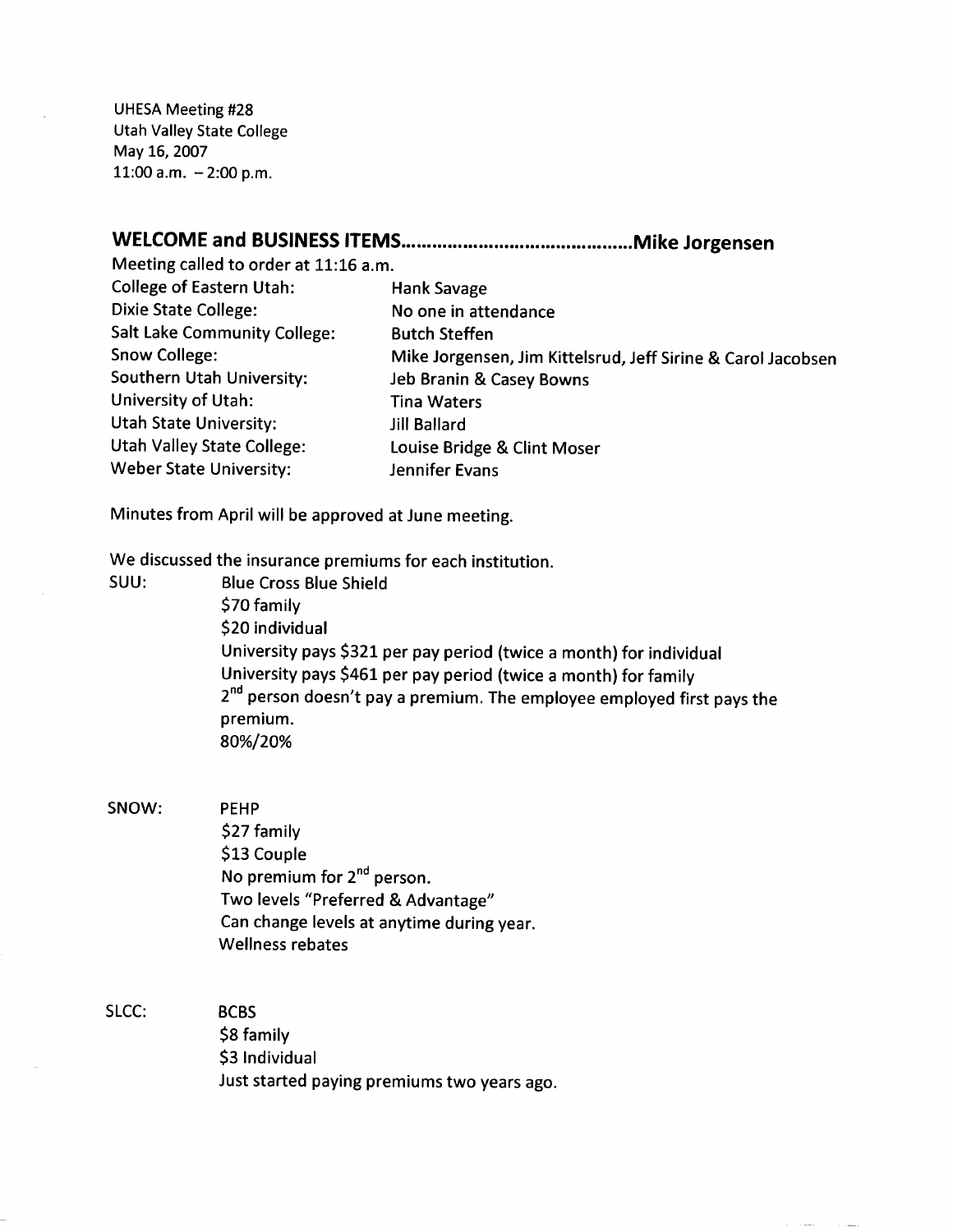| University of Utah: | BCBS Regents & value care<br>Own hospital - use their own health care system<br>They have a single and family premium set up<br>They can choose their deductible<br>No deductible for University Health<br>Follow the Birthday rule for 2 employed at University<br>Started a Wellness program this year. Approved items for incentives.<br>\$40.00 off premium |
|---------------------|-----------------------------------------------------------------------------------------------------------------------------------------------------------------------------------------------------------------------------------------------------------------------------------------------------------------------------------------------------------------|
| Weber:              | They have a rich plan<br>\$75 family<br>\$40 couple<br>\$25 individual<br>95% is paid by University, 5% paid by employee<br>Have two plans (same plans) with different hospital networks.<br>Dental is EMIA \$7/mo                                                                                                                                              |
| UVSC:               | <b>Educators Mutual</b><br>$$15.14$ family<br>\$10.50 couple<br>\$4.54 individual<br>University pays 98% and employee pays 2%<br>90%/10%<br>Dental<br>\$24.46 family<br>$$16.82$ couple<br>\$13.14 individual                                                                                                                                                   |
| CEU:                | <b>PEHP - Educators Mutual</b><br>80%/20%<br>Dental<br>\$6.00 couple<br>\$15.00 family                                                                                                                                                                                                                                                                          |
| USU:                | <b>BCBS</b><br>Premiums are on a tier. USU has 4 different tiers depending on salaries.<br>93% paid by University, 7% paid by employee<br>80%/20%<br>Started a wellness program to go into effect this year.                                                                                                                                                    |

 $\label{eq:reduced} \begin{split} \mathcal{L}_{\text{in}}(\mathcal{L}_{\text{in}}(\mathcal{L}_{\text{out}}(\mathcal{L}_{\text{out}}(\mathcal{L}_{\text{out}}(\mathcal{L}_{\text{out}}(\mathcal{L}_{\text{out}}(\mathcal{L}_{\text{out}}(\mathcal{L}_{\text{out}}(\mathcal{L}_{\text{out}}(\mathcal{L}_{\text{out}}(\mathcal{L}_{\text{out}}(\mathcal{L}_{\text{out}}(\mathcal{L}_{\text{out}}(\mathcal{L}_{\text{out}}(\mathcal{L}_{\text{out}}(\mathcal{L}_{\text{out}}(\mathcal{L}_{\text{out}}(\mathcal{L}_{\text{$ 

 $\overline{\phantom{a}}$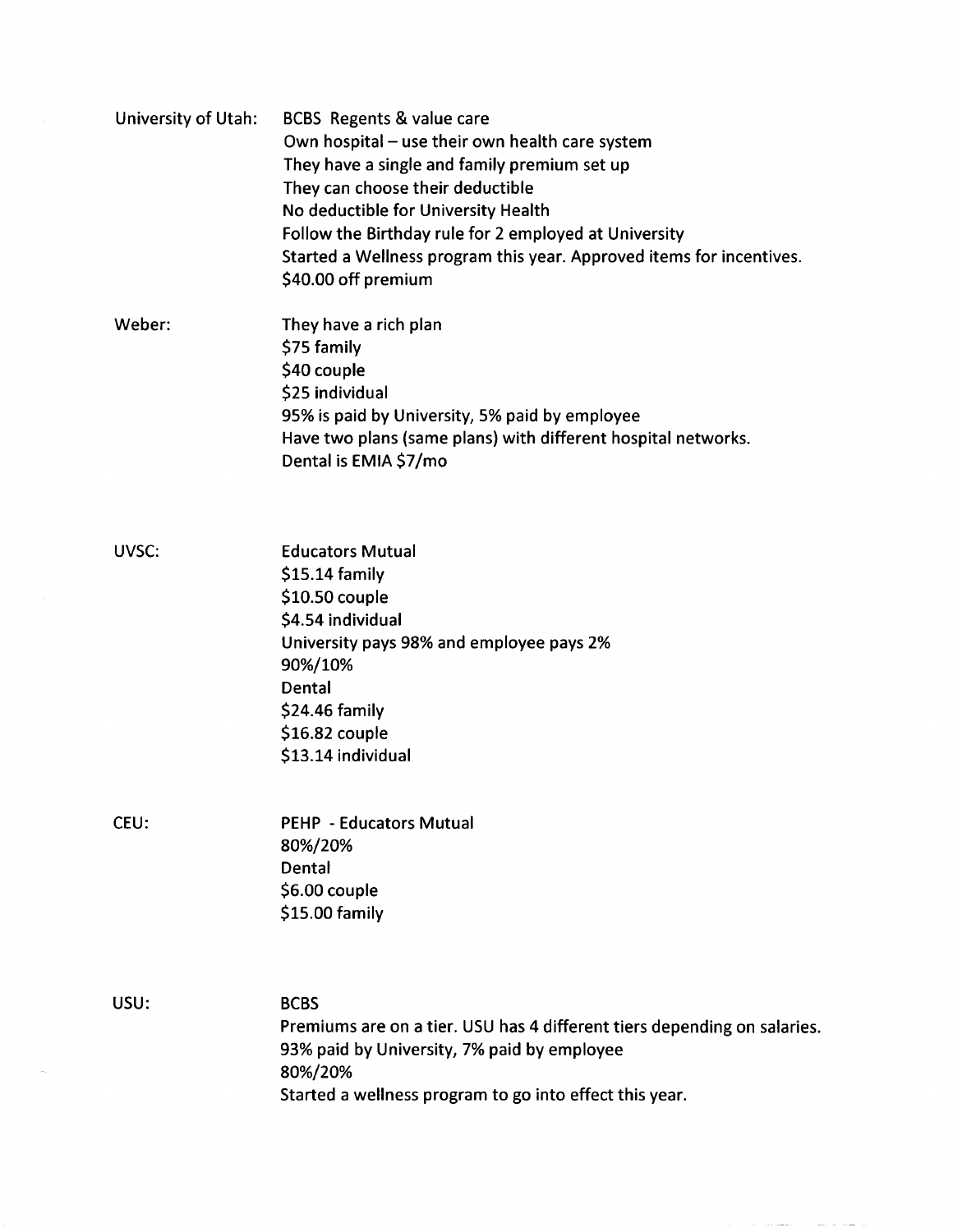If anyone has clarification or would like to add information get the information to Jill and she will put it all together.

## **Lunch**

**Legislative Update Butch Steffen** Butch introduced Spencer Pratt to the group. He gave us an overview of the legislative session this year according to Higher Education.

Legislators appropriated: 1 Billion 80 million. 104 Million Increase which is a 10% increase. It was the best in 35 years.

- Authorized 3.5% COLA and a 1.5% discretionary increase
- Funded Health insurance 9.8% based on PEHP.
- Total dollars \$26.5 million
- Health Insurance \$6.2 million

Capped Tuition portion at 25% Max contribution at 25%

5 Direct Appropriation bills

- 1. Representive Snow- Alliance USD with Snow, CEU. Beneficial
- 2. Teaching Get more educators
- 3. Engineering USU with Weber
- 4. Utah Valley University status. Name change effective 07/01/08
- 5. Each campus was given 7.5 except for UVSC

Each institution got money for O & M and new facilities.

\$7.8 Million was given for the Utility rate increase.

Library was given 300,000

Engineering Initiative was given \$3 million

Nursing was given 500,000

\$1 million was given for service for hearing impaired students.

\$200,000 to Board of Regents for teacher training.

\$500,000 on time for Scholar Initiative which is a program to help encourage in high school curriculum

50,000 to SUU for the Shakespeare Festival

SLCC \$1 Million for the equipment for the new Health Science Building.

50,000 for study for Dixie Campus in Kanab.

University of Utah and Dixie and SUU and Dixie to provide 4 year degrees at Dixie rather than have them incur the cost to hire full time faculty.

HB196 Authorizes institutions to provide criminal background check on employees. It will be done on new employees and some current employees.

Two session ago there was a push for a automatic COLA Adjustment, but it lost steam.

The legislators sent a message that they value Public Education.